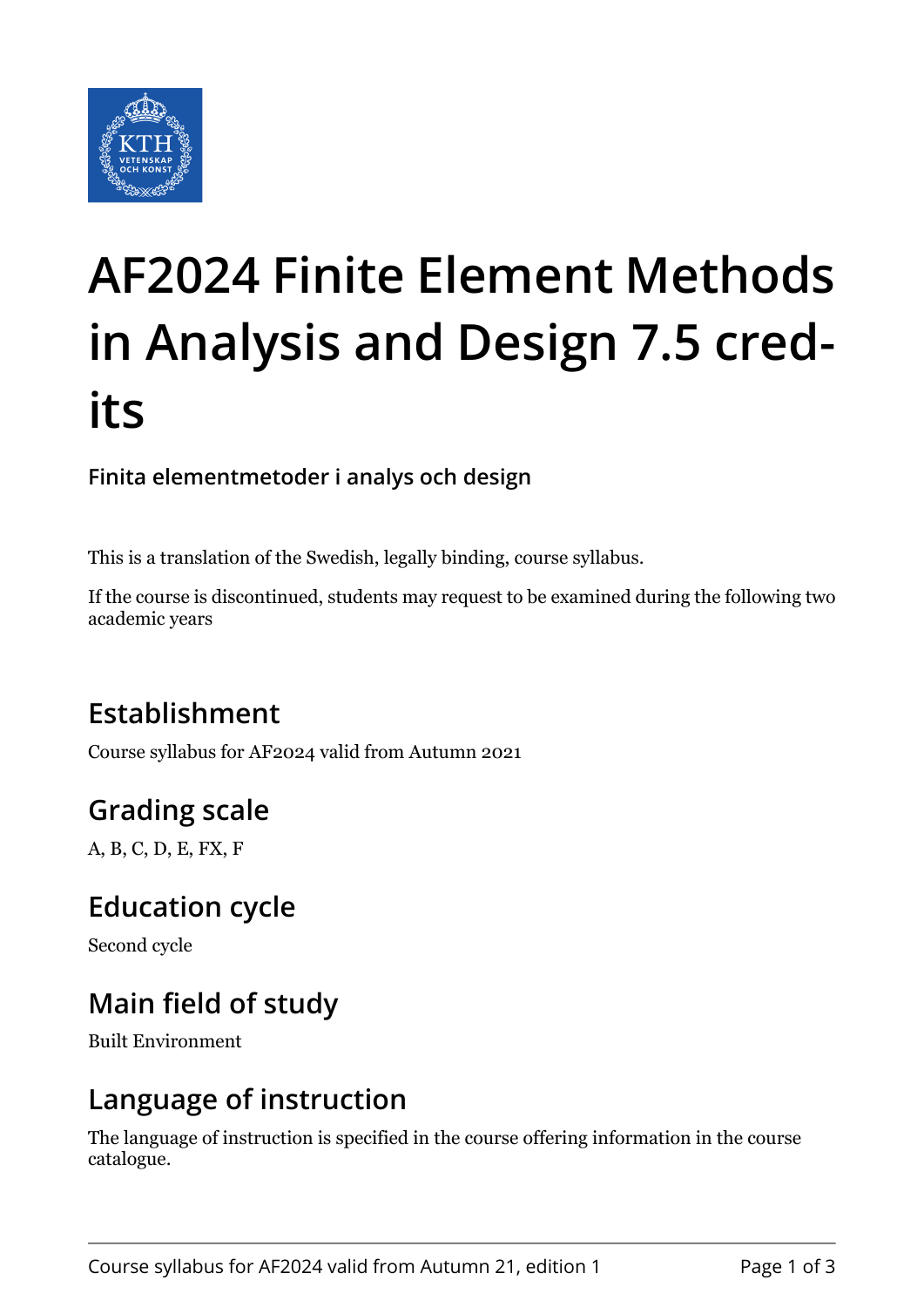# **Intended learning outcomes**

The aim of this course is to give basic knowledge about the Finite Element Method including element formulations, numerical solution procedures and modelling details. The course will also give the students the ability to use commercial FE-packages for the solution of practical problems in Infrastructure and Civil engineering. After this course, the student will be able to:

- ─ Understand the basic theory behind the finite element method
- ─ Use the finite element method for the solution of practical engineering problems
- ─ Use a commercial FE-package

The course is also aimed at providing the necessary theoretical and practical background for more advanced studies within the field of finite elements and structural mechanics.

#### **Course contents**

- Introduction to continuum mechanics
- Basic concepts: discretization, interpolation, elements, nodes and degrees-of-freedom
- ─ Stiffness method, simple 1D elements (trusses and beams)
- ─ Properties of stiffness matrices
- ─ Assembly and solution procedures
- ─ Stationary principles, basic elements for structural mechanics
- ─ The isoparametric formulation
- ─ Plate bending and shell elements
- ─ Coordinate transformation and constraints
- ─ Modelling details and loads
- ─ Quality of FE-solutions
- ─ Introduction to advanced finite element modelling
- ─ Commercial FE-programs for analysis
- ─ Modelling of pavement and geostructures

# **Specific prerequisites**

Documented knowledge in Structural Mechanics and Structural Engineering equivalent to at least 3 times 7.5 ECTS corresponding to the content in courses AF1006, AF1005 and